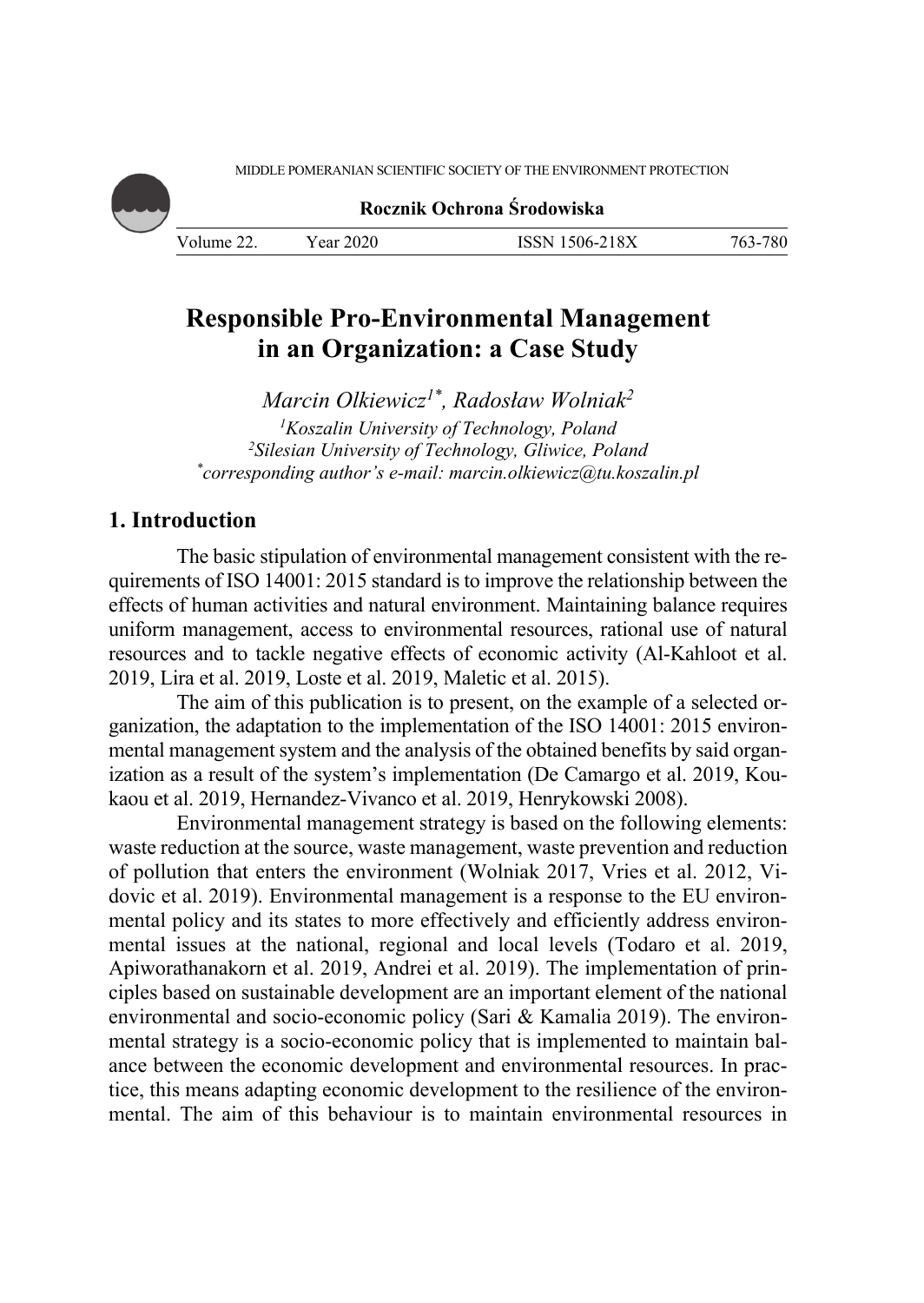healthy condition for the present and future generations (Pacana 2017, Pacana et al. 2017, Paulraj & Jong 2011).

The environmental management system can be understood as a part of the overall organization management system that includes the following: the organizational structure, responsibility, planning, procedures, rules of conduct, processes and resources needed for the development, implementation, review and maintenance of the created environmental policy. Environmental management is, therefore, one of the management techniques that enables an organization to keep the burden on the natural environment as low as possible (Malindžák et al. 2017, Treacy et al. 2019, Bober et al. 2017).

Identification of the environmental aspects is a basic element of the implementation, functioning, design and improvement of the environmental management system. These aspects may have an impact on the environment (Chiarini 2013). Well-defined environmental aspects are the basis for the proper functioning of the environmental management system in an enterprise. They determine the benefits that an organization will obtain from the implemented system. Through a comprehensive examination of the environmental aspects and presentation of sources of threat, it is possible to determine ways to minimize their impact on the environment (Olkiewicz 2018, Olkiewicz & Wolniak 2018). The decision to implement the ISO 14001: 2015 system must be the first step taken by the top management. The second significant step is the involvement of the management. This involvement determines the success of the implementation and the functioning of the environmental management system in an enterprise (Wolniak & Sędek 2009, Woźniak et al. 2010, PN-EN ISO 14004:2016). The implementation of the environmental management system should be planned in detail. It is also necessary to specify next stages of works and their deadlines (Wu et al. 2020, Satror et al. 2019, Searcy et al. 2012).

An effective environmental managements system is the one that brings measurable results of introduced changes in an organization, with the simultaneous increase of the company's value (Chiarini 2019). The benefits resulting from the implementation of ISO 14001: 2015 standard can be divided into external, internal, marketing and administrative (Psomas et al. 2011, Qi et al. 2015, Mijatowic et al. 2019, Olkiewicz 2020). Through the implementation of the environmental management system, the organization's undertaken marketing activities become easier and the perception of the company by clients and contractors improves (Elafi 2019). The company's reputation enhances as so does its credibility in conducting its business under applicable law. This gives the company an opportunity to compete in markets where there are high expectations in the areas of environment. In addition, the organization can effectively use public relations tools (Džubáková 2019, Nemati et al. 2019, Ni 2019). If the administrative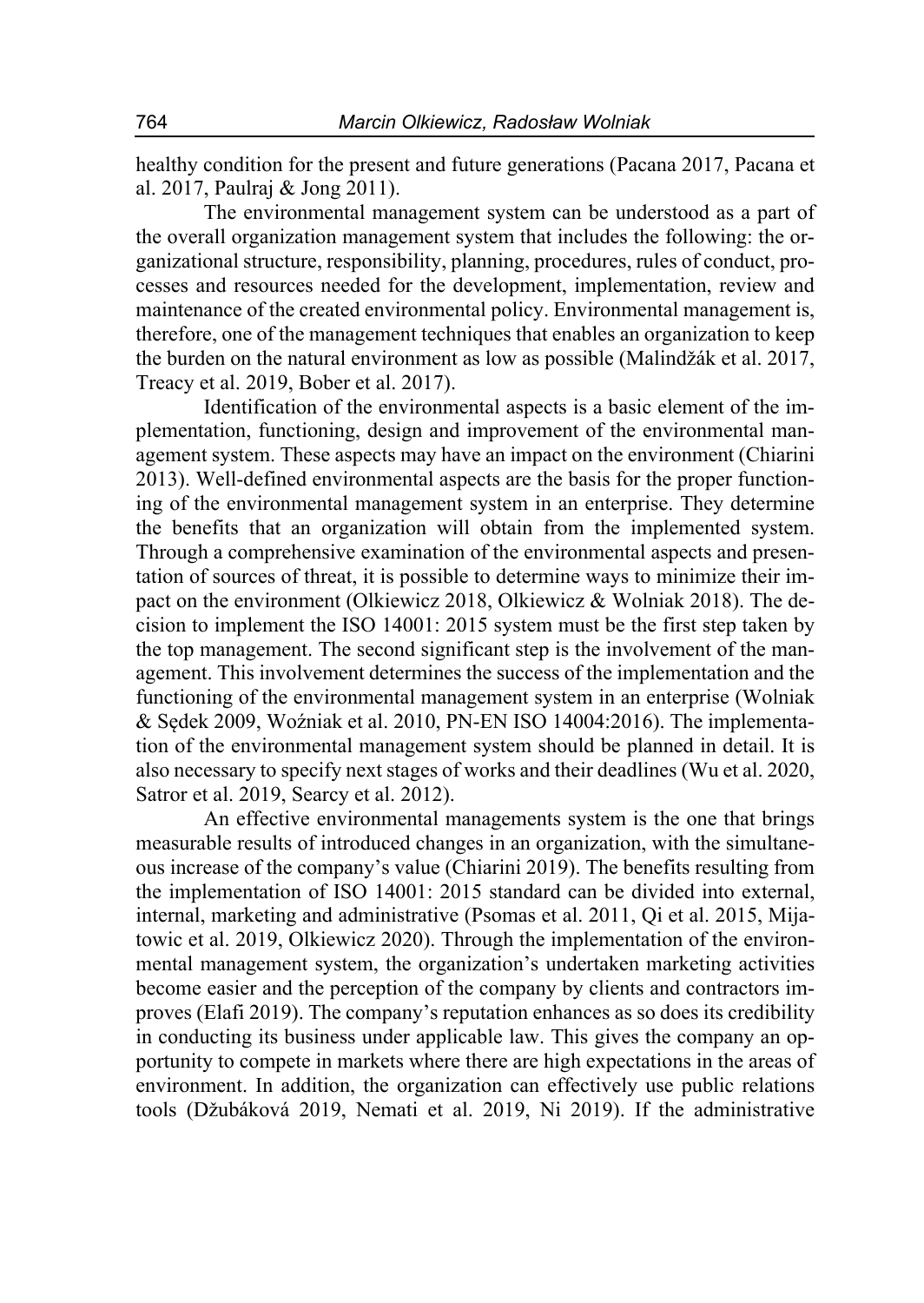obligations are well documented after the implementation of the system and there are benefits resulting from the access to investments loans in the area of environmental – then an organization will continue to develop (He  $&$  Shen 2019). In such situation, the number of external audits on the utilization of the environment is reduced and the costs of insurance premiums drops. This constitutes an elimination of penalties resulting from non-compliance with legal and other requirements related to environmental issues (Pirju 2019, Pacana & Ulewicz 2017).

Implementation of the theory and practices applied in accordance with the ISO 14001 standard involves a lot of effort from the top management and employees of an organization. The advantage of implementing this system is that the company is improving in the eyes of its current and future customers. The application of the standard certainly builds an advantage over competition and the local community will look favorably to the organization's activities. A company with clear objectives, an organizational policy and instructions helps to improve its self-esteem and makes it aware that it operates in accordance with the principles of environmental protection (Olkiewicz et al. 2015, Olkiewicz et al. 2019, Waxin et al. 2019).

### **2. Methodology**

The research presented in this publication was based on a selected company operating on the local market in the area of a broadly understood scope of waste management and cleanliness maintenance. Currently, the company employees 70 workers, including 20 administrative employees. The company operates under commercial law.

As part of its activities related to the management of the municipal waste management, the company offers comprehensive refuse collection and solid waste management services, i.e. high-volume waste, post renovation waste, debris. The methods of selective waste collection implemented by the organization reduce the amount of waste going to landfills. Clients from the industrial sector are offered a comprehensive service in the area of waste collection and management generated at their enterprises. The company ensures proper management of generated waste in accordance with the applicable law.

This publication analyzed source documents obtained from the company, presents the results of in-depth interviews and uses a questionnaire method. Owing to this, environmental aspects were developed, the environmental policy was defined and an environmental example programme was developed. The organization's effectiveness to date and customer feedback was analysed through a survey. This case study allows to learn more about the possible benefits and expected results, which the company can achieve through the implementation of the environmental management system.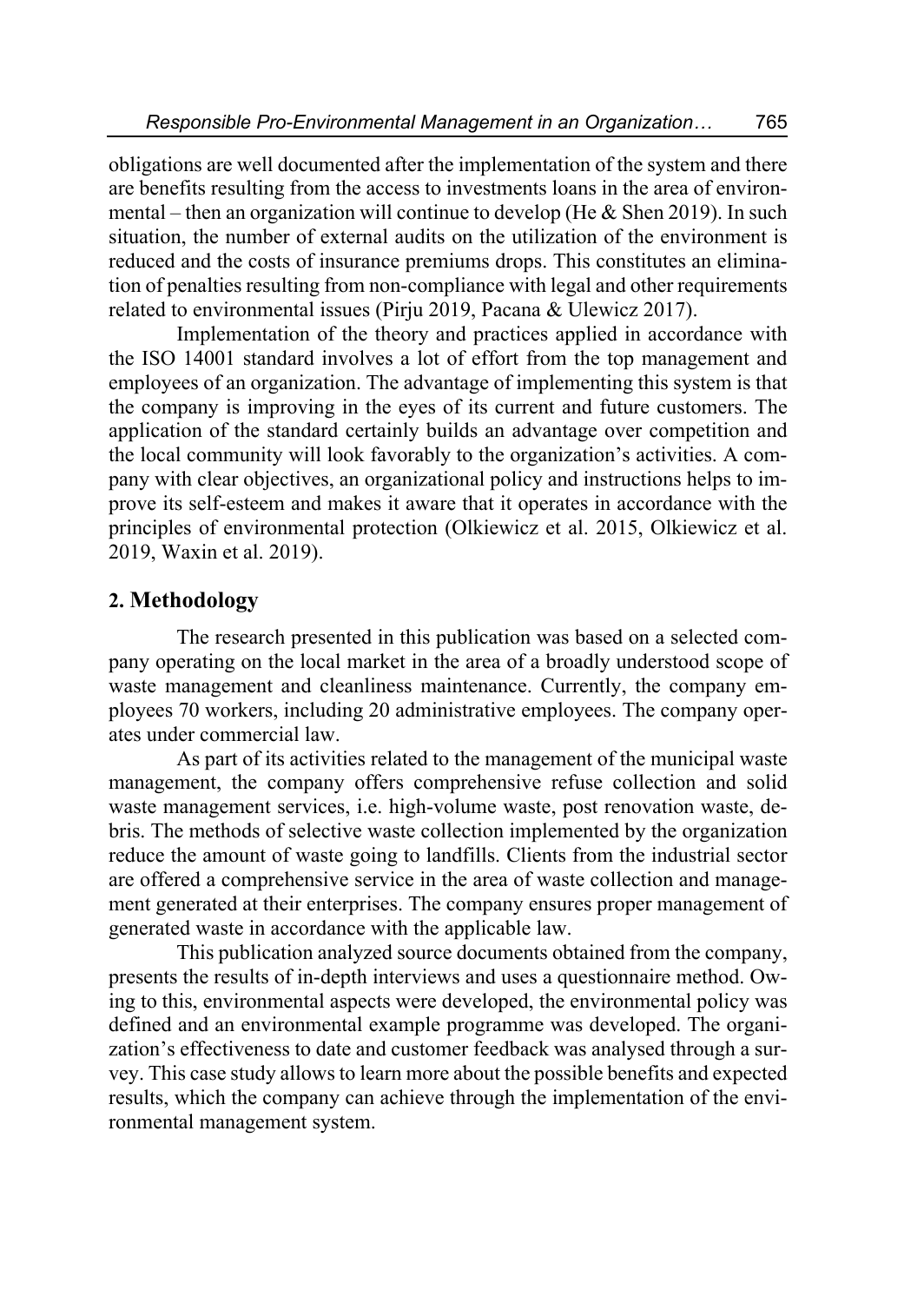The performed initial environmental review covered the following areas: emissions into the air, dust, gases, noise, heat or smell, solid and liquid waste. Questions also included the company's legal framework, decisions required by law, permits, occupied area, machines, type of service, products, raw materials used in the company and emergency situations.

The initial company review was carried out by using a list of questions. During the review, decisions undertaken by the organization, permits and compliance of activities with applicable law were analyzed. The review also included a physical inspection of the area covered by the system with in-depth interviews with people employed in specific organizational units and knowledge in the case study area.

Fifty-eight clients of the analyzed organization took part in the survey. The duration of the survey lasted for one month. The participants of the survey were customers of the services supplied by the enterprise. Out of the fifty-five participants, thirty-five said that they were satisfied with the provided services. This amounts to 60% of satisfied customers. However, 26% gave a negative response and 14% had no opinion about the provided services.

### **3. Preparation to implement an environmental management system in the company**

The areas verified by the environmental review allowed to conclude that the researched company holds permits, decisions and other documents that are necessary to carry out its activities in accordance with the applicable law in environmental management. The company has not yet been fined for exceeding the emission limits laid down in decisions and permits. Waste is collected in accordance with the applicable law and is collected and transported by specialised vehicles designed for this purpose.

All documents which may be needed at a later time are described and archaized, e.g. waste characterization sheets. The company has an adequate amount of road transport to perform its activities professionally and in accordance with the legal requirements and requirements set by interested parties. The raw materials used are stored in bendable packaging. After their use they are collected by a supplier with a permission to recover them. The company keeps records of waste received, collected and stored. In addition, the organization maintains records of electricity consumption. Emission processes to air are defined, thus the company has to pay environmental fee annually.

In summary, the company analyzed in this publication is well on its way to optimize its activities and to cover the enterprise partly with the environmental management system. The organization's aims are to cover their service provision with environmental management system in the area of collection and transport of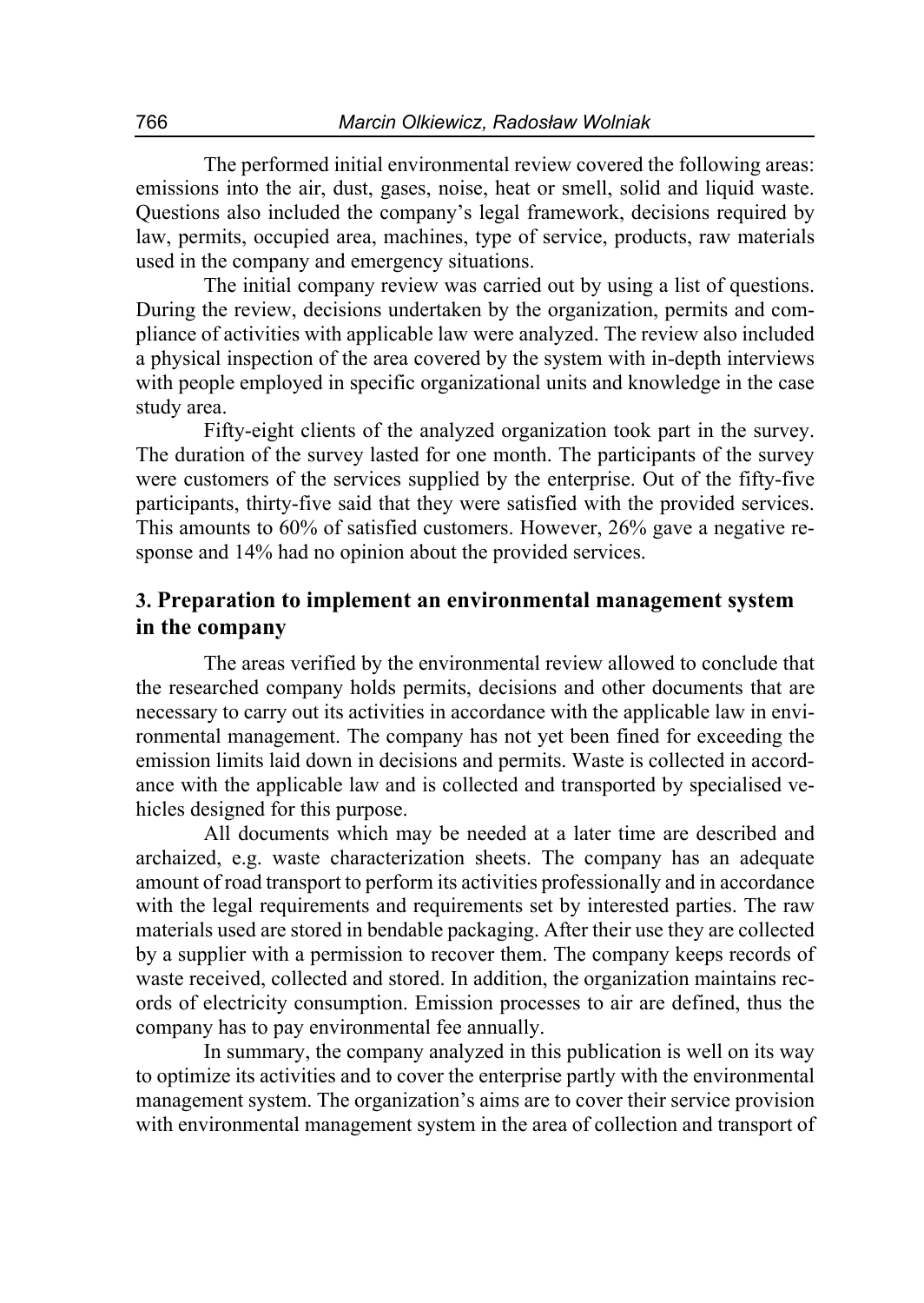municipal waste, collection and transport of hazardous and non-hazardous waste and road maintenance in the summer and winter time. Therefore, it is necessary to visualize and specify environmental aspects, aims and tasks, which after the decision to implement the ISO 14001: 2015 system, will be approved by the organization's management. After the initial review of the company, it was concluded that activities can be undertaken to implement the environmental management system.

Through the identification and evaluation, the following significant environmental aspect of the organization were identified:

- I. The identified direct aspects include:
	- pollution of natural environment with dust and gases through the emission of gases from the boiler on the premises of the administration facility and the transport and storage base,
	- pollution of natural environment with waste caused by the production and storage of hazardous and non-hazardous waste at the transport and storage base connected with the operation of vehicle repair facility,
	- water and soil pollution caused by the production of industrial sewage connected with the operation of a car washer,
	- emissions of air pollutants in connection with the combustion of fuels in specialized vehicle engines,
	- water and soil pollution due to the removal of rainwater and snowmelt sewage from the transport and storage base,
	- water, soil and air pollution caused by non-hazardous waste storage at the transport and storage base connected with waste collection activities,
	- water and soil pollution due to fuel and oil leakage from vehicle tanks,
	- water and soil pollution caused by storage of mixtures in connection with winter road maintenance.
	- air, soil and water pollution with a threat to human health in connection with the risk of fire on the company's premises.
	- II. The identified indirect aspects include:
		- reduction of the amount of hazardous waste stored on a landfill site in connection with the collection of batteries and accumulators,
		- reduction of the amount of hazardous waste stored on a landfill site in connection with the collection of electrical and electronic equipment,
		- ensuring compliance with the requirements of waste management,
		- reduction of the amount of hazardous waste stored on a landfill site (including ensuring appropriate waste recovery rates) in connection with the collection of municipal and selectively collected waste,
		- raising public and customer awareness about waste management.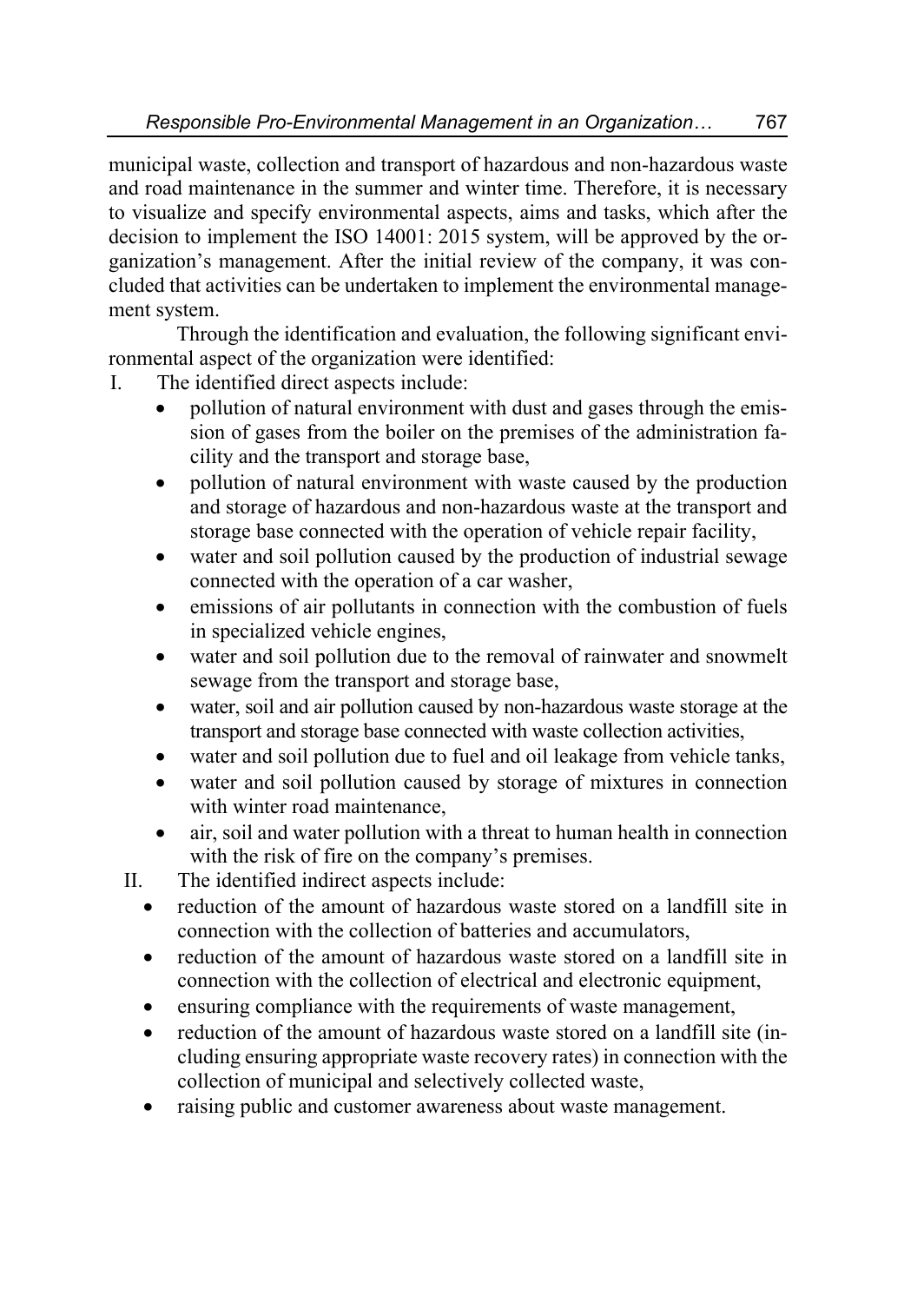The designated environmental aspects allow to identify easily the company's environmental policy, i.e. a document that underpins the implementation and improvement of the environmental management system.

The current direction indicates the progressiveness against the adverse impact on the environment. This document serves as an important commitment of top management towards the environment.

The researched company has the required decisions and permits under applicable law. These decision and permits are:

- water-legal permit,
- decision to collect waste.
- decision to generate waste on the premises of transport and storage base,
- decision to transport waste.

The organization also has entries into the register of regulated activity for the collection of municipal waste in communes in which it conducts business activity. This entry is required under the Act to maintain cleanliness and order in communes. The company is also listed in the register of the Chief Inspector for Environmental Protection in relation to the provisions of the Act on waste management of electrical and electronic equipment. In addition, the organization is entered in the register of gas emissions to air kept by the National Centre for Emissions Balancing and Management.

Environmental effects will be monitored in accordance with the frequency, scope and methods precisely specified in the held decisions or permits. The water-law permits specify the deadlines for testing, the quality of rainwater, snowmelt and industrial sewage that is discharged to surface waters. The company conducts research on specified dates. The organization is committed to the principle of rational waste management and meets all legal requirements in the area of records and waste management. The company performs the reporting obligations for gas emissions into the air, waste management and transport-related reports. Environmental fees are paid annually under the applicable regulation in a given year. At present, the company did not incur any sanctions in the form of penalties for failing to meet legal requirements in the area of environmental protection.

To implement an environmental management system, its aims and tasks should be based on the company's specific environmental policy. Objectives and tasks must relate to the previously identified environmental aspects of significant nature. The environmental programmes of the analyzed organization were developed based on the objectives identified in the environmental policy approved by the company's management. The company's credo was defined as: We work well to ensure that the natural environment is clean.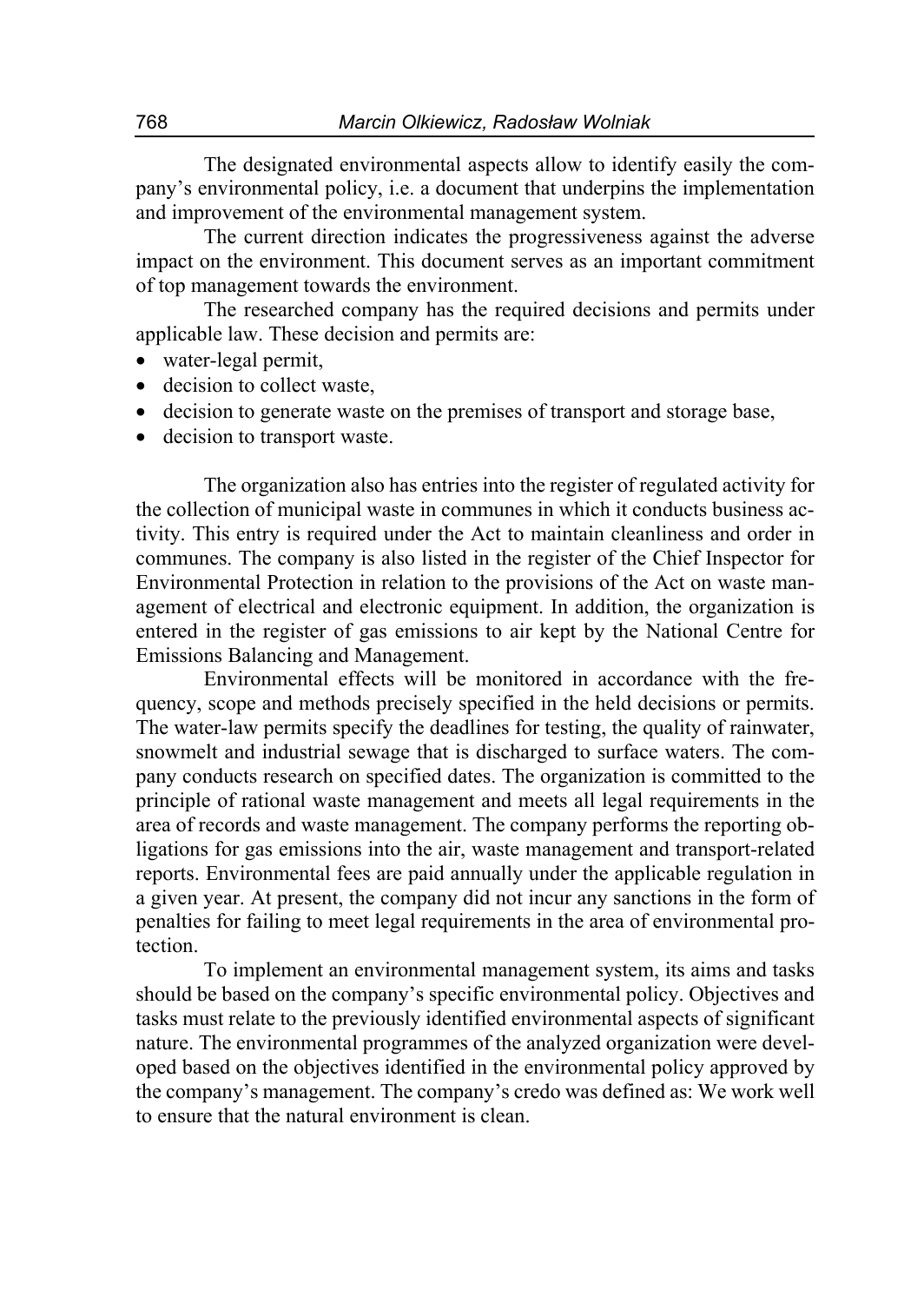Environmental programmes were established by the organization in accordance with the previously identified environmental aspects of significant nature with applicable technical requirements and company's technical capabilities in mind. Table 1 presents key environmental programmes for enterprise X, planned (hypothetically) to be implemented for the year 2018 and beyond.

| No             | Environmental<br>objective                                                                            | Task                                                                                                                        | Environmental aspect<br>or/and effect on the<br>environment                                                                             | Deadline      |
|----------------|-------------------------------------------------------------------------------------------------------|-----------------------------------------------------------------------------------------------------------------------------|-----------------------------------------------------------------------------------------------------------------------------------------|---------------|
| $\mathbf{1}$   | No losses in stored<br>waste                                                                          | Implementation of<br>waste inventory con-<br>trol. Purchase and in-<br>stallation of monitor-<br>ing cameras                | Environmental aspect                                                                                                                    | 2018          |
| $\overline{2}$ | To raise awareness<br>of the local commu-<br>nity in the field of<br>environmental pro-<br>tection    | Conducting lessons in<br>primary school on the<br>subject of: pro-ecolog-<br>ical behaviour regard-<br>ing waste management | Collecting hazardous<br>and non-hazardous<br>waste at the premises<br>of the transport and<br>storage base                              | 2018          |
| 3              | Improvement of the<br>company's image,<br>improvement of aes-<br>thetic features of the<br>company.   | Planting 60<br>trees/shrubs and flow-<br>ers over the length of<br>50 meters on the com-<br>pany's premises                 | Environmental aspect:<br>improved control over<br>waste collected at the<br>base premises.                                              | 2018          |
| $\overline{4}$ | Reduction of water<br>pollution. Protection<br>of soil by eliminating<br>the produced sewage<br>spill | Sealing the washer<br>area by pouring a con-<br>crete floor                                                                 | Environmental aspect:<br>improved control over<br>waste collected at the<br>base premises.                                              | 2018          |
| 5              | Protection of ground-<br>water, surface waters<br>and soil by securing<br>the salt dump               | Construction of retain-<br>ing wall that prevents<br>leaching of salt into<br>the storm water drain-<br>age system          | Impact on the environ-<br>ment: raising aware-<br>ness of future custom-<br>ers/society in the field<br>of proper waste man-<br>agement | 2018-<br>2020 |

**Table 1.** Environmental programs implemented by the organization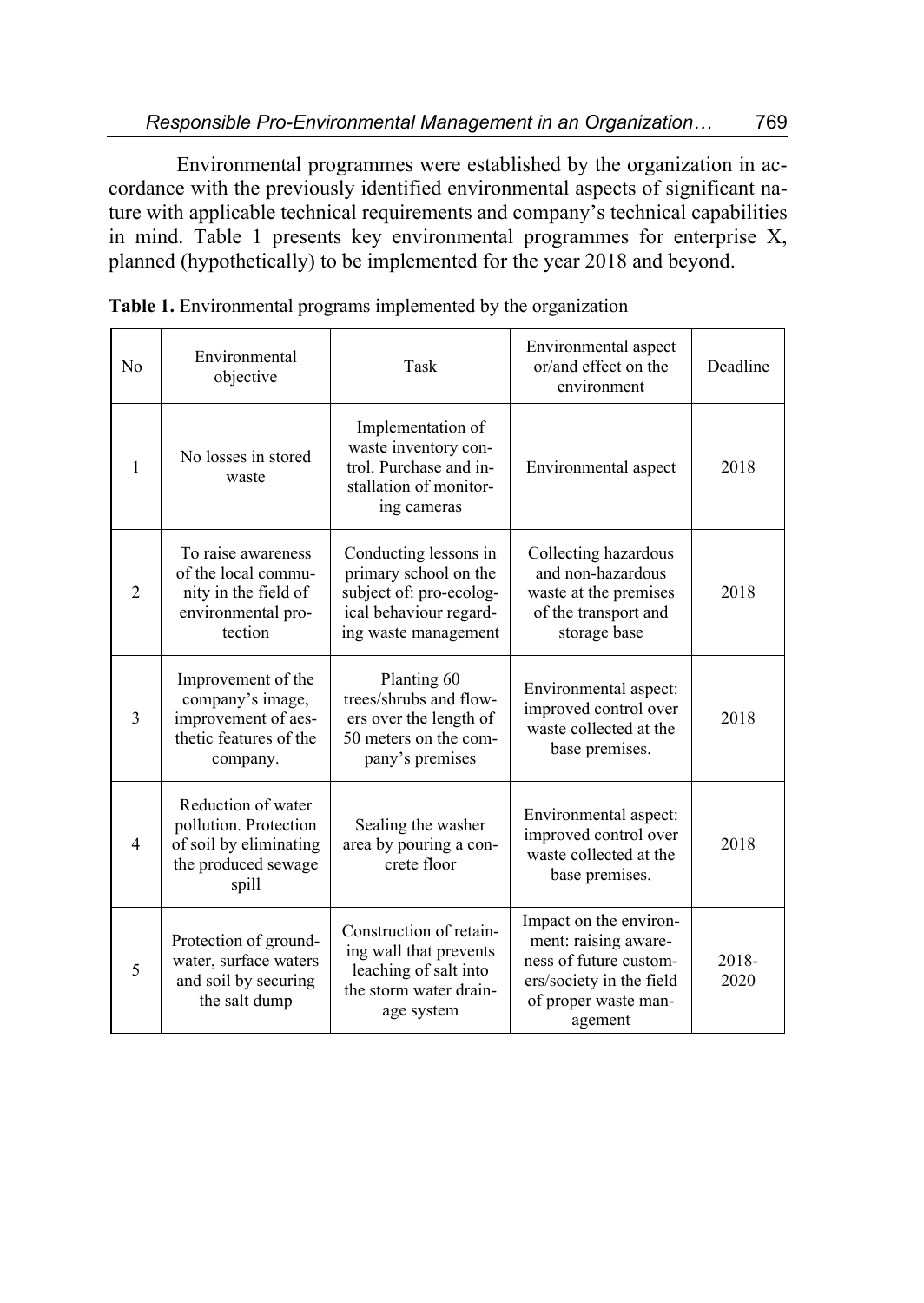| No | Environmental<br>objective                                                                                                                    | Task                                                                                           | Environmental aspect<br>or/and effect on the<br>environment                                         | Deadline      |
|----|-----------------------------------------------------------------------------------------------------------------------------------------------|------------------------------------------------------------------------------------------------|-----------------------------------------------------------------------------------------------------|---------------|
| 6  | Protection of ground-<br>water, surface wa-<br>ters, soil through pre-<br>vention of possible<br>leaks (fuel, oil) from<br>means of transport | Elimination of defects<br>in the paved road on<br>the transport and stor-<br>age base premises | Improvement of waste<br>segregation at the<br>source - improved re-<br>covery of raw materi-<br>als | 2018-<br>2020 |

The pie chart in Figure 1 illustrates the opinions of respondents about pro-environmental actions undertaken by the company, e.g. promoting waste segregation at source. Vast majority of the respondents (88%) considered these activities to be significant. This means that the activities undertaken by the organization in the area of waste segregation at source are a right direction in the promotion of pro-ecological activities. Only 2% of the respondents said that there is no need for the company to promote pro-ecological activities. It may be presumed that these people do not segregate waste and consider doing it unnecessary. In addition, 10% of the respondents had no opinion in this matter.



**Fig. 1.** The importance of promoting co-friendly activities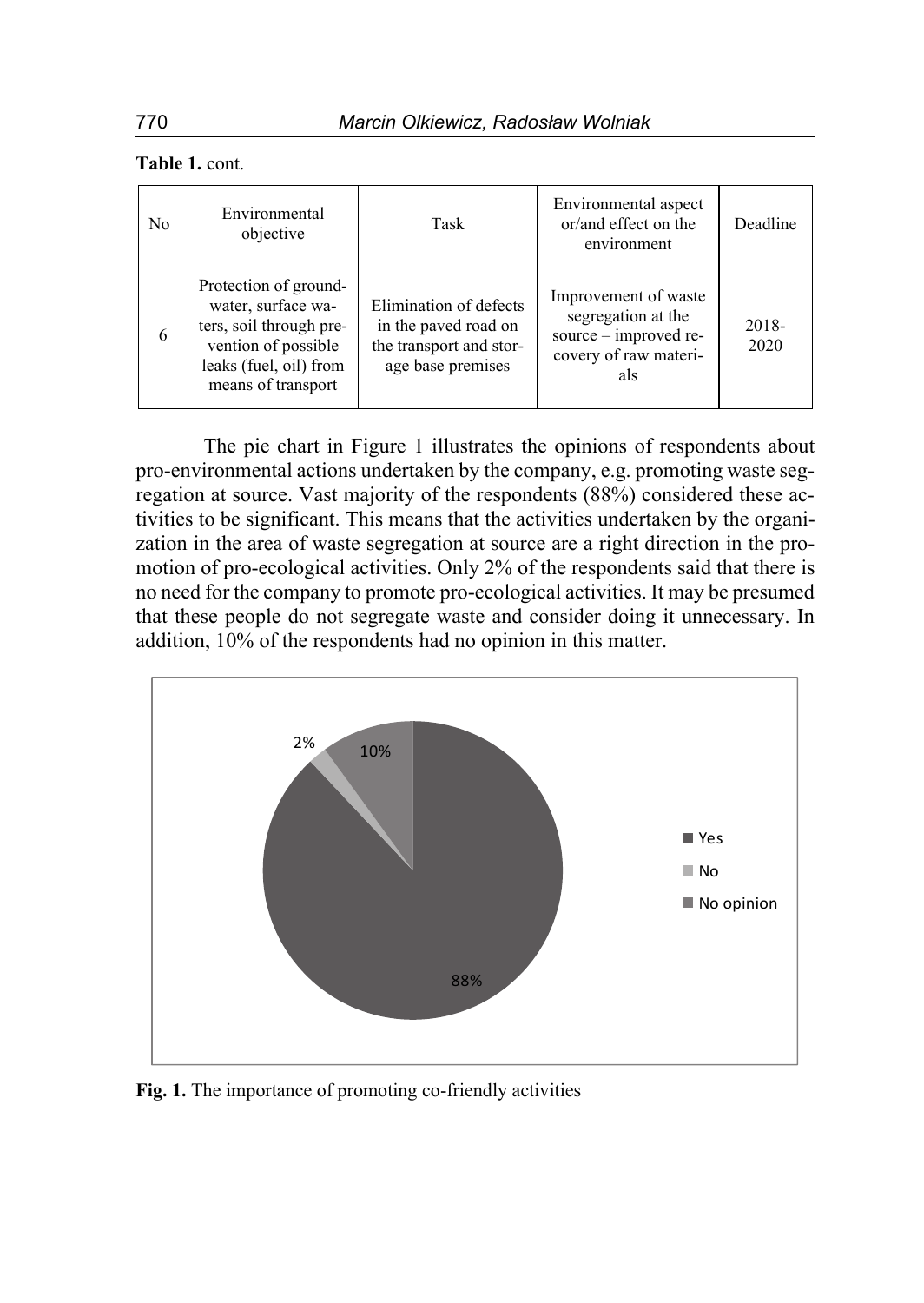The bar chart presented in Figure 2 illustrates the percentage of people who have a positive attitude towards promoting pro-ecological activities undertaken by the company. The research shows that 86% of respondents have a positive attitude towards the promotion of pro-ecological activities of the organization aimed at gaining trust of the company's stakeholders. In the opinion of the rest of the surveyed group, pro-ecological activities will not increase their confidence in the company and its activities.



**Fig. 2.** Increasing customer trust through ecological activities

Figure 3 shows the opinion about the company's image concerning its environmental policy. Over 83% of the respondents said that the organization's environmental policy has an impact on the external image of the company. Only 10% of the surveyed people were of different opinion and the rest of the respondents stated that the do not know whether this type of influence exists.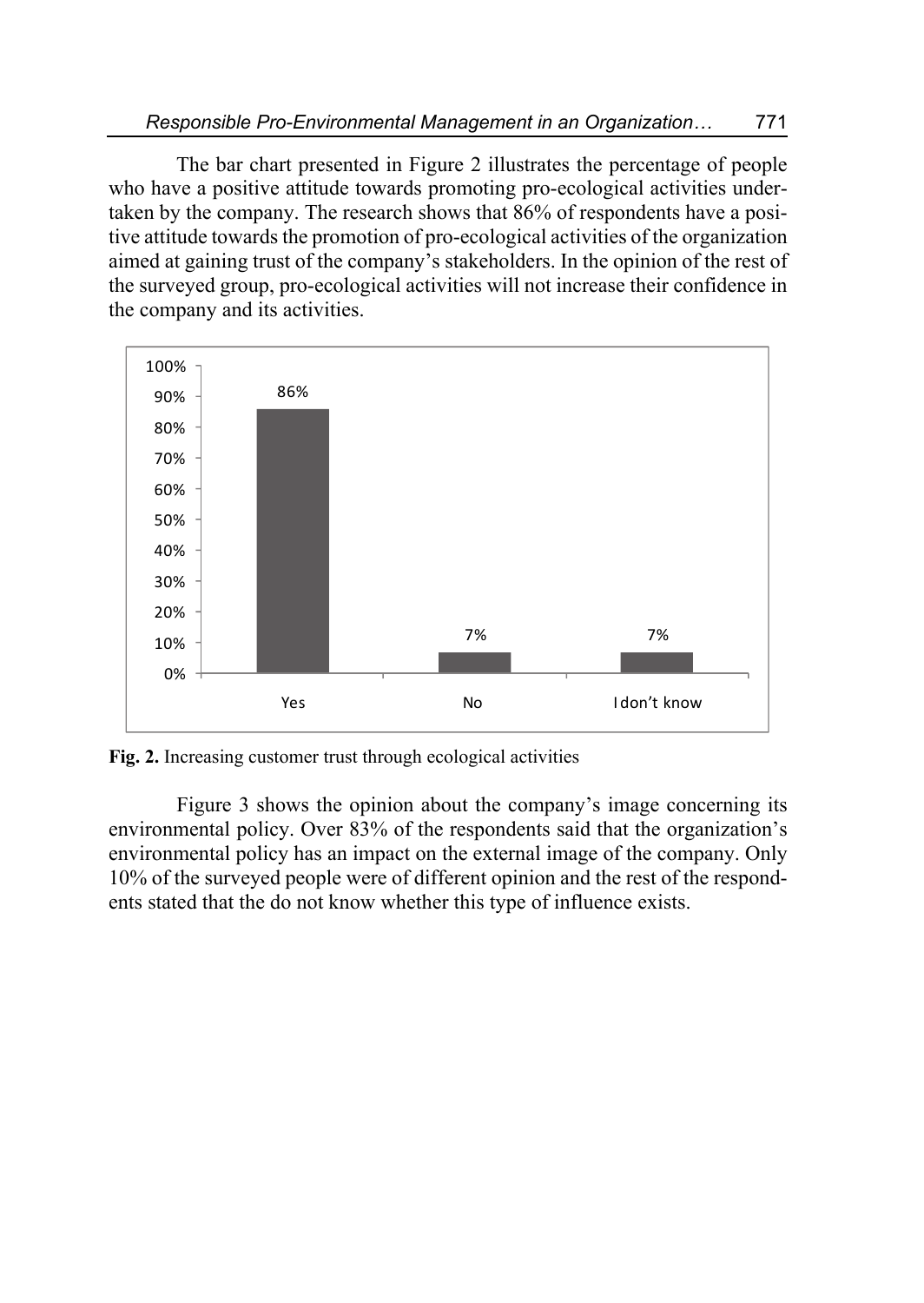

**Fig. 3.** Environmental Policy and the image of the organization

# **4. Benefits from the implementation of an environmental management system in the surveyed organization**

The data presented in Figure 4 illustrate the potential benefits the company can achieve after the implementation of an integrated environmental system in the opinion of the respondents and stakeholders. The largest percentage (28%) was observed in the number of services provided by the company. An increase in customer confidence in the company (22%) was placed second. Subsequently, the respondents provided the following answers: improved functioning of the organization (16%), improved environment status around the company's premises (14%) and increased attractiveness of the organization (12%). Only 9% of respondent ticked the answer about the reduction of operating costs.

An efficiently functioning organization, confirmed by the presented survey results, and an effective environmental management system will generate measurable benefits, which will also be reflected in the financial, managerial and marketing sphere.

The internal benefits of the surveyed company include a reduction in charges incurred for utilizing the environment, thus a reduction in the amount of generated waste. Reduction of the consumption of water, energy or raw materials can also contribute to the increase of economic effects of the company. Another internal benefit is an increase in employees' ecological awareness and their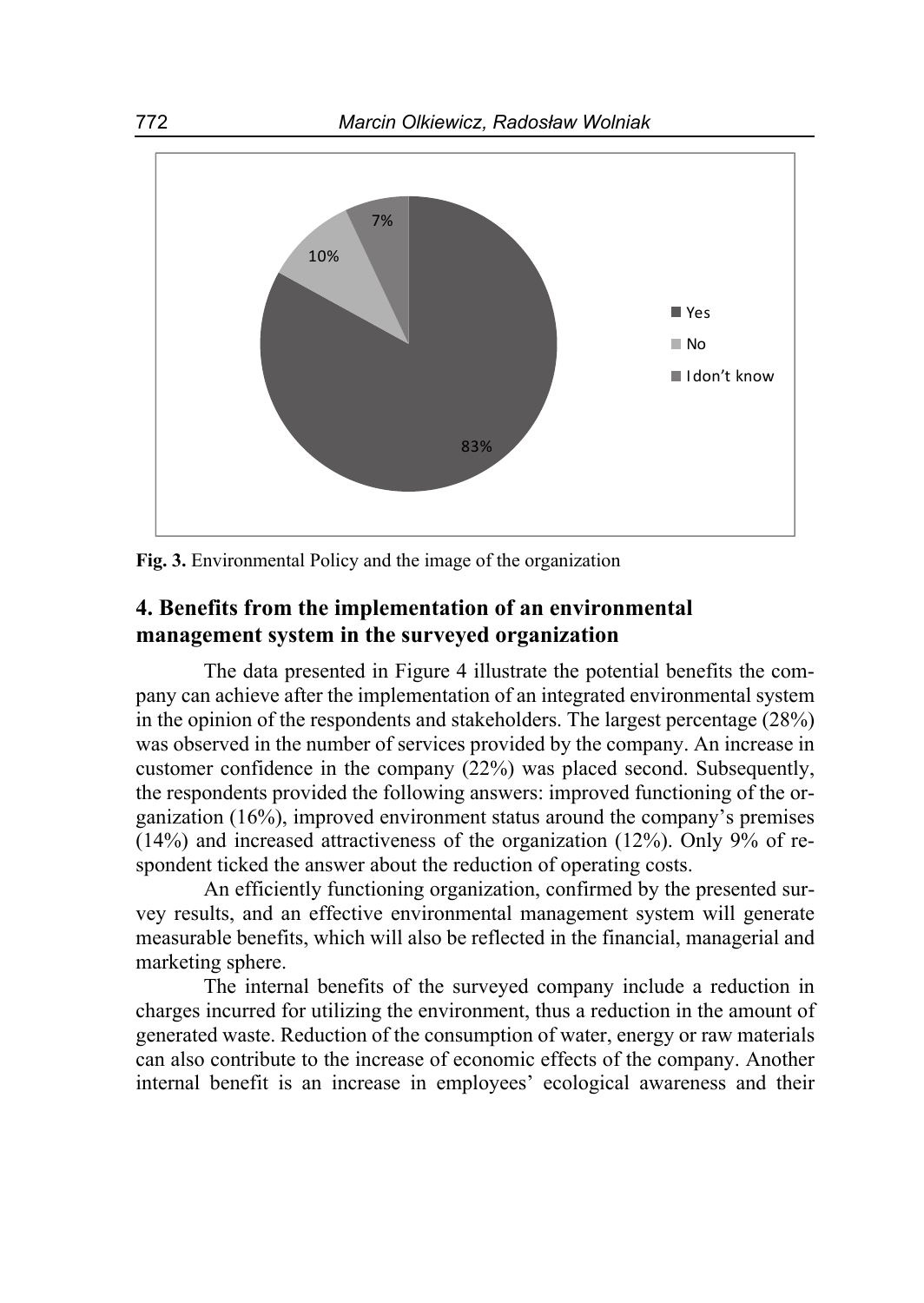increased involvement in the organization's activities. Specific procedures allow the company to limit the risk of malfunction in the company.



**Fig. 4.** Expected benefits after the implementation of the ISO 14001 system

A measurable external benefit of the company is the improvement of the state of natural environment around the company's premises, which will contribute to the improvement of relations and to enable direct dialogue with the local community. This will increase the company's competitiveness and customer confidence in the organization. The enterprise has an opportunity to identify and enter new markets.

An environmental performance indicator can be used to determine measurable effects of the company's environmental performance expressed with the following formula:  $R = A/B$ .

The letter A indicates the overall annual input/impact in the given area, whereas letter B indicates the overall annual output of the organization. The indicator for the company's overall annual output is the same for all the fields.

Table 2 shows selected environmental output indicators, which the company can use to measure its environmental effects.

The results presented in Table 2 illustrate measurements and results prior to the implementation of the system.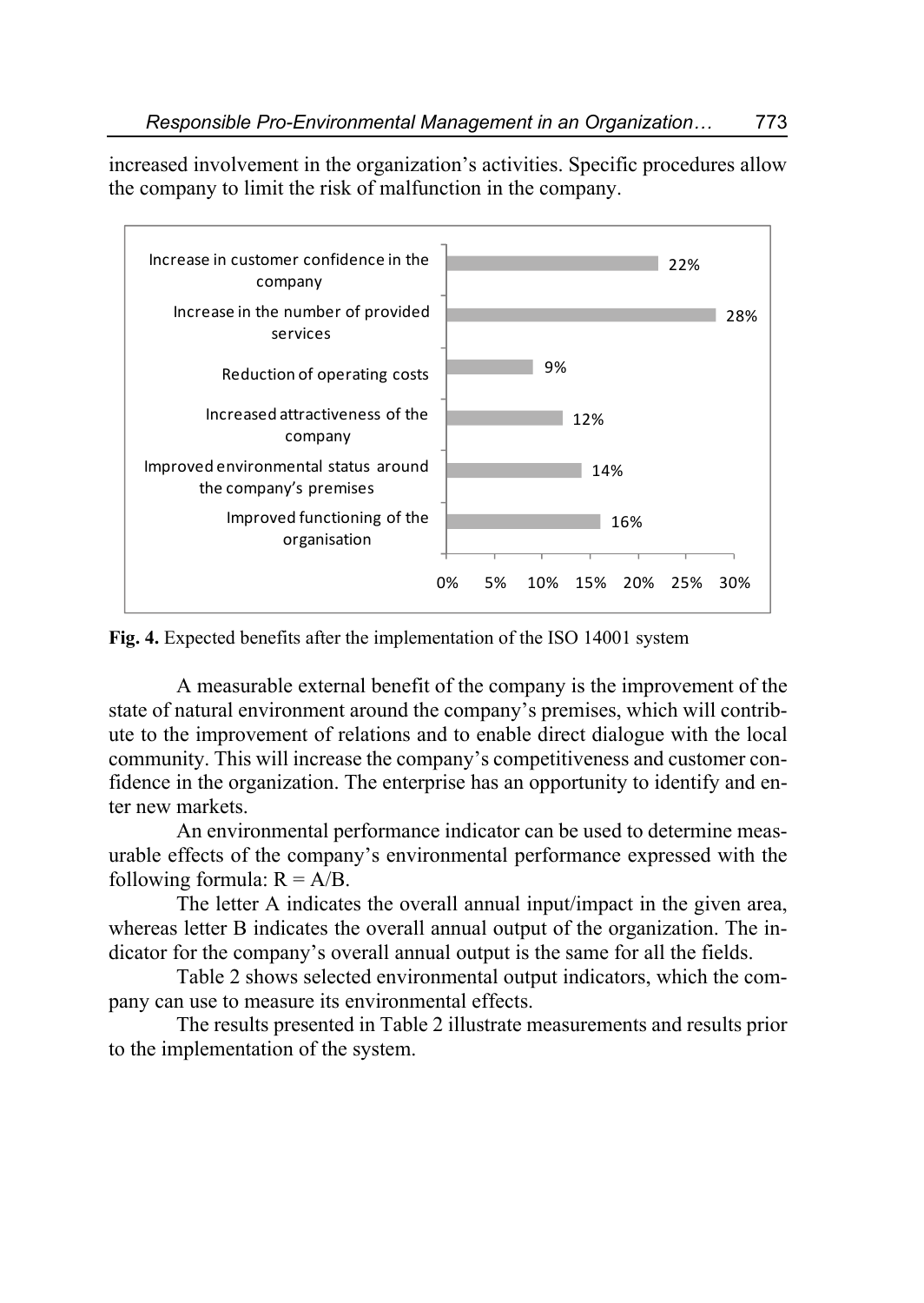| $\cup$            | Unit | MWh per person<br>for the company<br>working | for the company<br>Mg per person<br>working                                    | for the company<br>Mg per person<br>working                                                              | for the company<br>Mg per person<br>working                                                                                     | for the company<br>Mg per person<br>working                                        | for the company<br>m <sup>3</sup> per person<br>working |
|-------------------|------|----------------------------------------------|--------------------------------------------------------------------------------|----------------------------------------------------------------------------------------------------------|---------------------------------------------------------------------------------------------------------------------------------|------------------------------------------------------------------------------------|---------------------------------------------------------|
|                   | 2015 | 0.733                                        | 0.011                                                                          | 19.005                                                                                                   | 0.002                                                                                                                           | 0.003                                                                              | 16.61                                                   |
|                   | 2014 | 0.780                                        | 0.010                                                                          | 35.899                                                                                                   | 0.003                                                                                                                           | 0.002                                                                              | 15.52                                                   |
| $\mathbf{\Omega}$ | 2015 | 201                                          | 201                                                                            | 201                                                                                                      | 201                                                                                                                             | 201                                                                                | 201                                                     |
|                   | 2014 | 197                                          | 197                                                                            | 197                                                                                                      | 197                                                                                                                             | 197                                                                                | 197                                                     |
| ⋖                 | 2015 | 147.3                                        | 2.260                                                                          | 3820                                                                                                     | 0.33                                                                                                                            | 0.583                                                                              | 3339                                                    |
|                   | 2014 | 153.6                                        | 1.974                                                                          | 7072                                                                                                     | 0.675                                                                                                                           | 0.323                                                                              | 3058                                                    |
|                   | Unit | MWh                                          | $\overline{Mg}$                                                                | $\overline{M}$                                                                                           | $\mathbb{N}_{g}$                                                                                                                | Mg                                                                                 | ិដ                                                      |
|                   |      | Total direct electricity<br>consumption      | materials used in the company<br>Annual mass flow of various<br>(office paper) | materials used in the company<br>Annual mass flow of various<br>mixtures for winter road<br>maintenance) | (chemical agents - for cleaning<br>materials used in the company<br>Annual mass flow of various<br>and disinfecting containers) | materials used in the company<br>Annual mass flow of various<br>(paints, solvents) | Total annual water consumption                          |
| Indicator         |      | etficiency<br>Energetic                      | Effective use of materials                                                     |                                                                                                          |                                                                                                                                 | <b>Water</b>                                                                       |                                                         |

┙

Table 2. Environmental performance indicators **Table 2.** Environmental performance indicators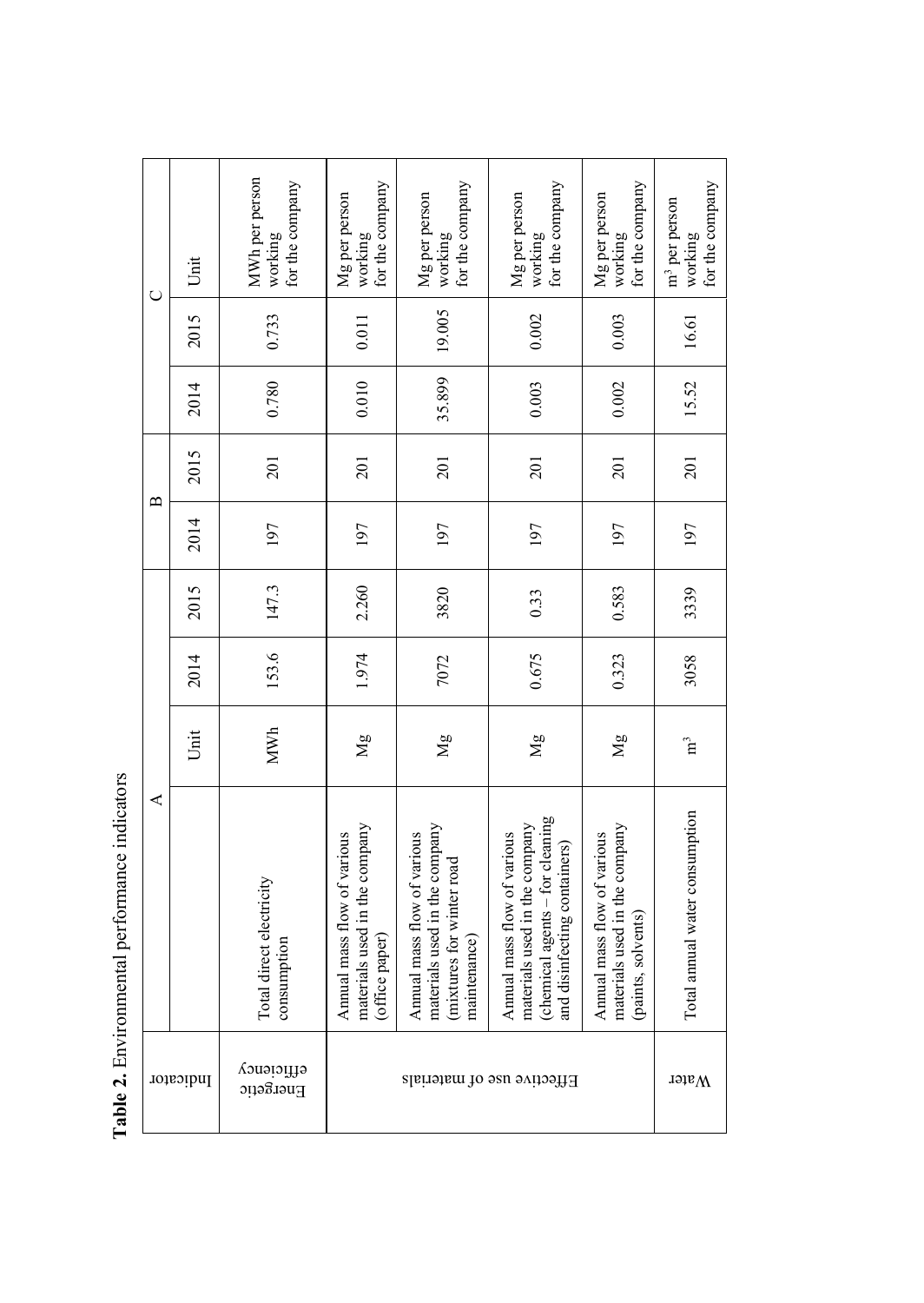The company's environmental objectives that were previously designated, environmental tasks (environmental programme), identified environmental aspects and specified environmental policies allowed for the definition of measurable indicators for environmental performance presented in Table 2. These indicators determine the effectiveness of environmental activities undertaken by the organization.

Environmental performance indicators allow to illustrate the degree of a harmful impact an organization can have on the environment and present products manufactured by the company (waste, by-products) that have adverse effects on natural environment.

The indicators defined in Table 2 provide the necessary information for the external stakeholders and the management of the company. The correct interpretation of the results allows the top management to make the right decisions in the organization. The company is obliged to prepare environmental reporting after the implementation of the system. In such a situation, it is essential to analyse and modify the environmental indicators specified in this publication. These obligations impose costs that have to be borne by the organization. In the future, however, this will generate additional benefits for the company.

### **5. Conclusions**

This publication presents a case study of responsible environmental management on the example of a Polish organization having the objective of municipal waste management. The results of conducted analyses allow to conclude that the organization is well prepared for the implementation of the environmental management system under the requirements of ISO 14001: 2015 standard. A number of activities were carried out during the initial preparation of the organization for the implementation of the system, i.e. review of the functioning documentation, review of the organization and an analysis of significant environmental aspects. The designated environmental aspects made it possible to develop environmental policy.

The carried-out survey indicates that the pro-ecological activities undertaken by the organization will bring numerous benefits. The benefits can include, inter alia, increased customer confidence, improved image of the organization and thus an increase in the number of services provided by the company. Environmental performance indicators will be carried out for the assessment of the functioning of the implemented environmental management system. This will allow an effective identification of the areas that require improvement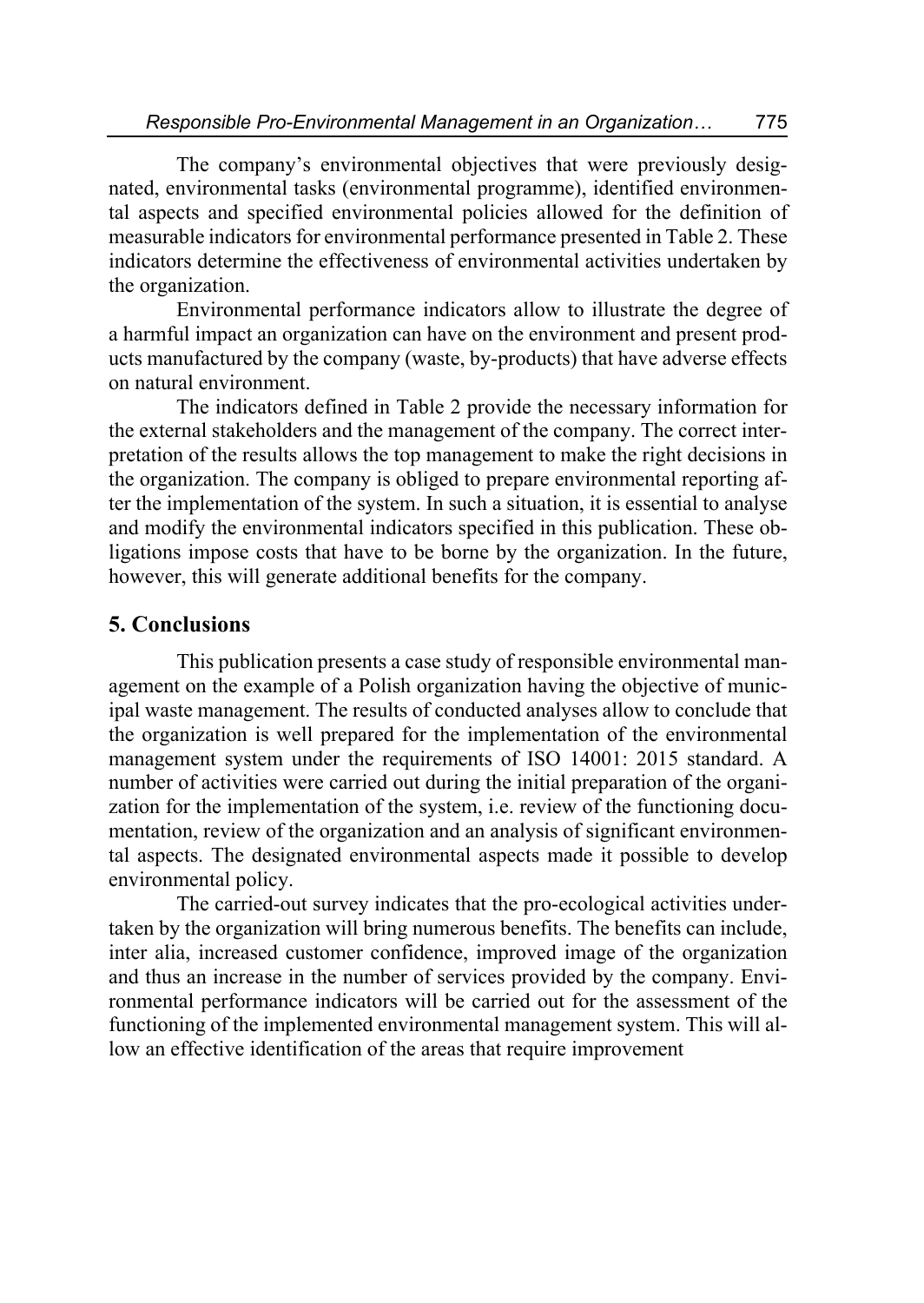#### **References**

- Al-Kahloot, E., Al-Yaqout, A., Khan, P.B. (2019). The impact of ISO 14001 standards certification on firms' performance in the state of Kuwait*. Journal of Engineering Research (Kuwait), 7*(3), 286-303.
- Andrei, J.V., Gogonea, R.M., Patrascu, A., Zaharia, M. (2019). Evaluating the effectiveness of environmental protection efforts on increasing the convergence between the EU and Romania – rethinking the common problems. *Economics of Agriculture/Ekonomika Poljoprivrede*, *6*(2), 389-410.
- Apiworathanakorn, Y., Ayudhya, A.-O.J.N., Supapongpichate, R., Aroonsrimorakot, S. (2019). A model of competency development for internal environmental auditors in ISO14001-certified organizations. *Kasetsart Journal of Social Sciences, 40*(1), 129- 135.
- Bober, B., Olkiewicz, M., Wolniak, R. (2017). Analiza procesów zarządzania ryzykiem jakości w przemyśle farmaceutycznym. *Przemysł Chemiczny*, *9*, 1818-1819.
- Chiarini, A. (2013). Designing an environmental sustainable supply chain through ISO 14001 standard. *Management of Environmental Quality, 24*(1), 16-33.
- Chiarini, A. (2019). Factors for succeeding in ISO 14001 implementation in Italian construction industry. *Business Strategy and the Environment, 28*(5), 794-803.
- De Camargo A., Fiorini, P., Jabbour, C.J., Lopes de Sousa Jabbour, A.B., Stefanelli, O.N., Fernando, Y. (2019). Interplay between information systems and environmental management in ISO 14001-certified companies: Implications for future research on big data. *Management Decision, 57*(8), 1883-1901.
- Džubáková,, M. (2019). Adoption of voluntary environmental tools in Slovak Republic focused on ISO 14001 and EMAS, *International Journal of Learning and Change, 11*(3), 222-236.
- Elafi, O. (2019). The mediating effect of green innovation on the relationship between green supply chain management and environmental performance. *Journal of Cleaner Production, 229*, 115-127.
- He, W., Shen, R. (2019). ISO 14001 Certification and Corporate Technological Innovation: Evidence from Chinese Firms. *Journal of Business Ethics, 158*(1), 97-117.
- Henrykowski, W. (2008). Znaczenie norm ISO 9000 w gospodarce. *Personel i Zarządzanie*, *4*. 15.
- Hernandez-Vivanco, A., Domingues, P., Sampaio, P., Bernardo, M., Cruz-Cázares, C. (2019). Do multiple certifications leverage firm performance? A dynamic approach. *International Journal of Production Economics, 218*, 386-399.
- Koukaou, D., Boiral, O., Gendron, Y. (2013). ISO auditing and the construction of trust in auditor independence. *Accounting, Auditing & Accountability Journal, 26*(8), 1279-1305.
- Lira, J.M.S., Salgado, E.G., Beijo, L.A. (2019). Characterization of evolution and dissemination of ISO 14001 in countries and economic sectors in Europe. *Journal of Environmental Planning and Management, 62*(7), 1166-1184.
- Loste, N., Roldán, E., Lomba, L., Giner, B. (2019). Green Chemistry and Environmental Management Systems: Relationships, Synergies, Advantages and Barriers of Joint Implementation at Universities. *Cross Cultural and Strategic Management, 26*(4), 546-566.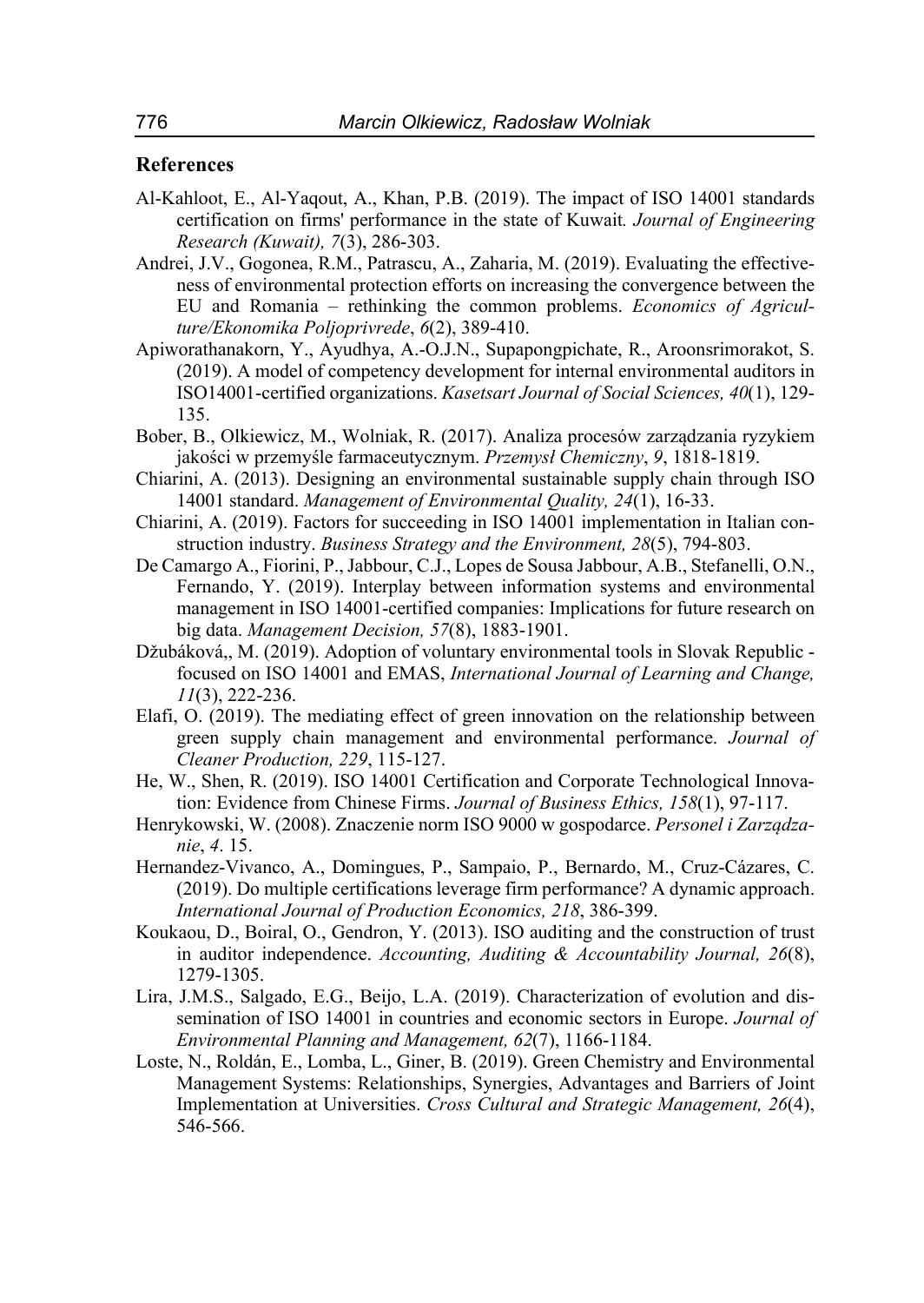- Maletic, M., Podpečan, M., Maletic, D. (2015). ISO 14001 in a corporate sustainability context: a multiple case study approach*, Management of Environmental Quality, 26*(6), 872-890.
- Malindžák, D., Pacana, A., Pačaiová, H. (2017). Effective Model of Environmental and Logistics System Quality Improvements for Cement Factory Vessels. *Przemysł Chemiczny, 96*(9), 1958-1962.
- Mijatovic, I., Maricic, M., Horvat, A. (2019). The factors affecting the environmental practices of companies: The case of Serbia. *Sustainability (Switzerland), 11*(21), 5960.
- Nemati, M., Zheng, Y., Hu, W. (2019). The ISO 14001 standard and firms' environmental performance: Evidence from the U.S. Transportation equipment manufacturers. *Journal of Agricultural and Resource Economics, 44*(2), 422-438.
- Ni, B. (2019). Productivity, capital intensity, and ISO 14001 adoption: Theory and evidence. *Review of Development Economics, 23*(1), 395-414.
- Olkiewicz, M. (2018). Quality improvement through foresight methodology as a direction to increase the effectiveness of an organization. *Contemporary Economics, 12*(1), 69-80.
- Olkiewicz, M. (2020). The role of the stakeholder in the quality improvement of an organization, *Zeszyty Naukowe Politechniki Śląskiej. Seria: Organizacji i Zarządzanie, 143,* 235-245.
- Olkiewicz, M., Wolniak, R. (2018). The relationships between the economic developmeny of the country and food security. *Rocznik Ochrona Środowiska*, *20*, 804-818.
- Olkiewicz, M., Bober, B.,, Majchrzak-Lepczyk, J. (2015). Management Instruments in Environmental Protection. *Rocznik Ochrona Środowiska, 17*(1)*,* 710-725.
- Olkiewicz, M., Wolniak, R., Skotnicka-Zasadzień, B. (2019). Implementation of ISO 14001 standard in the European union countries. *Rocznik Ochrona Środowiska. 21*(2), 868-880.
- Orcos, R., Palomas, S. (2019). The impact of national culture on the adoption of environmental management standards: The worldwide diffusion of ISO 14001. *Cross Cultural & Strategic Management, 26*(4), 546-566.
- Pacana, A. (2017). *Synthesis of the environmental management system compliant with the ISO 14001*, Philadelphia: Create Space.
- Pacana, A., Lew, G., Kulpa, W. (2017). Rating the quality of implementation of environmental management systems. *Journal of Business & Retail Management Research (JBRMR), 11*(2), 165-169.
- Pacana, A., Ulewicz, R. (2017). Researches of determinants motivating to implementation of the environmental management system*. Polish Journal of Management Studies, 16*(1), 165-174.
- Paulraj, A., Jong, P. (2011). The effect of ISO 14001 certification announcements on stock performance. *International Journal of Operations & Production Management, 31*(7), 765-788.
- Pirju, I.S. (2019). The Icelandic Quality Oriented Environmental Policy. *Acta Universitatis Danubius: Oeconomica*, *15*(1), 81-91.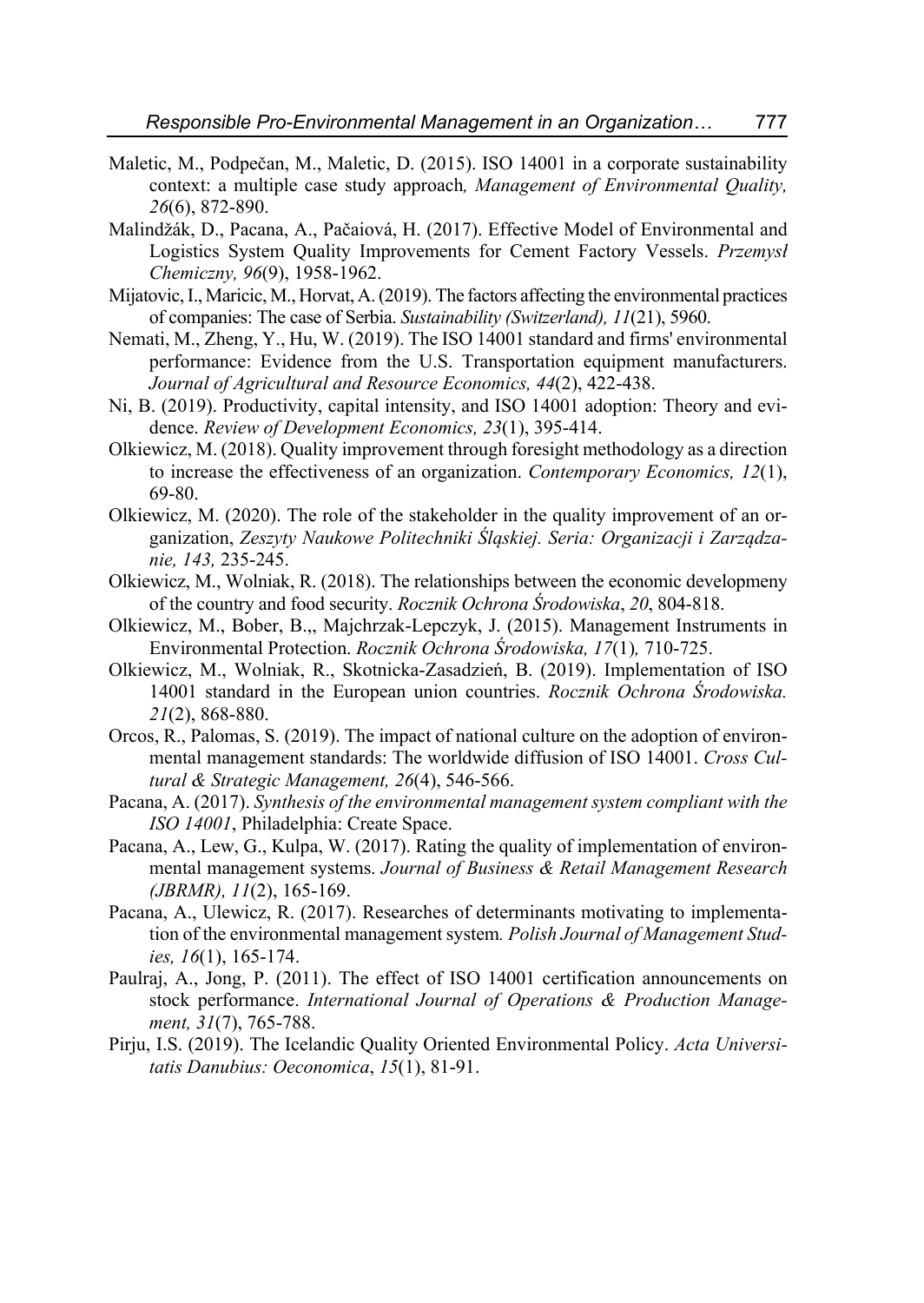- *PN-EN 14001:2005 Systemy zarządzania środowiskowego. Wymagania*. (2005). Warszawa: Wyd. Polski Komitet Normalizacyjny.
- *PN-EN ISO 14001:2015-9 Systemy zarządzania środowiskowego Wymagania i wytyczne stosowania*. (2015). Warszawa: Wyd. Polski Komitet Normalizacyjny.
- *PN-EN ISO 14004:2016-04 Systemy zarządzania Środowiskowego ogólne wytyczne dotyczące wdrożenia. (2016).* Warszawa: Wyd. Polski Komitet Normalizacyjny.
- Psomas, E.L., Fotopulos, Ch.V., Kafetzopulos, D.P. (2011). Motives, difficulties and benefits in implementing the ISO 14001. Environmental Management System. *Management of Environmental Quality*, *22*(4), 502-521.
- Qi, G., Zeng, S., Yin, H., Lin, H. (2013). ISO and OHSAS certifications. *Management Decision, 51*(10), 1983-2005.
- Sari, K.E., Kamalia, S. (2019). The application of environmental management system based on ISO 14001 in Brawijaya Malang University. *IOP Conference Series: Earth and Environmental Science, 340*(1), 012027.
- Sartor, M., Orzes, G., Touboulic, A., Culot, G., Nassimbeni, G. (2019). ISO 14001 standard: Literature review and theory-based research agenda. *Quality Management Journal, 26*(1), 32-64.
- Searcy C., Morali O., Karapetrovic S. (2012). An analysis of ISO 14001 and suggested improvements. *Journal of Global Responsibility, 3*(2), 278-293.
- Searcy, C., Morali O., Karapetroviv, S., Wichuk, K., McCartney, D., McLeod, S., Fraser, D. (2012). Challenges in implementing a functional ISO 14001 environmental management system. *International Journal of Quality & Reliability Management, 29*(7), 779-796.
- Todaro, N.M., Testa, F., Daddi, T., Iraldo, F. (2019). Antecedents of environmental management system internalization: Assessing managerial interpretations and cognitive framings of sustainability issues*. Journal of Environmental Management, 247*, 804- 815.
- Treacy, R., Humphreys, P., McIvor, R., Lo, C. (2019). ISO 14001 certification and operating performance: A practice-based view. *International Journal of Production Economics, 208*, 319-328.
- Vidovic, M., Delgado, M.S., Khanna, N. (2019). Third-party certification and the effectiveness of voluntary pollution abatement programs: evidence from responsible care. Economic Inquiry, *57*(4), 1751-1770.
- Vries, H.J., Bayramoglu, D.K., Wiele, T. (2012). Business and environmental impact of ISO 14001. *International Journal of Quality & Reliability Management, 29*(4), 425- 435.
- Waxin, M.-F., Knuteson, S.L., Bartholomew, A. (2019). Drivers and challenges for implementing ISO 14001 environmental management systems in an emerging Gulf Arab country. *Environmental Management, 63*(4), 495-506.
- Wolniak, R. (2017). Analiza wskaźników nasycenia certyfikatami ISO 9001, ISO 14001 oraz ISO/TS 16949 oraz zależności pomiędzy nimi. *Zeszyty Naukowe Politechniki Śląskiej. Seria Organizacji i Zarządzanie, 108,* 421-430.
- Wolniak, R., Sędek, A. (2009). Using QFD method for the ecological designing of products and services, *Quality and Quantity*, *43*(4), 695-701.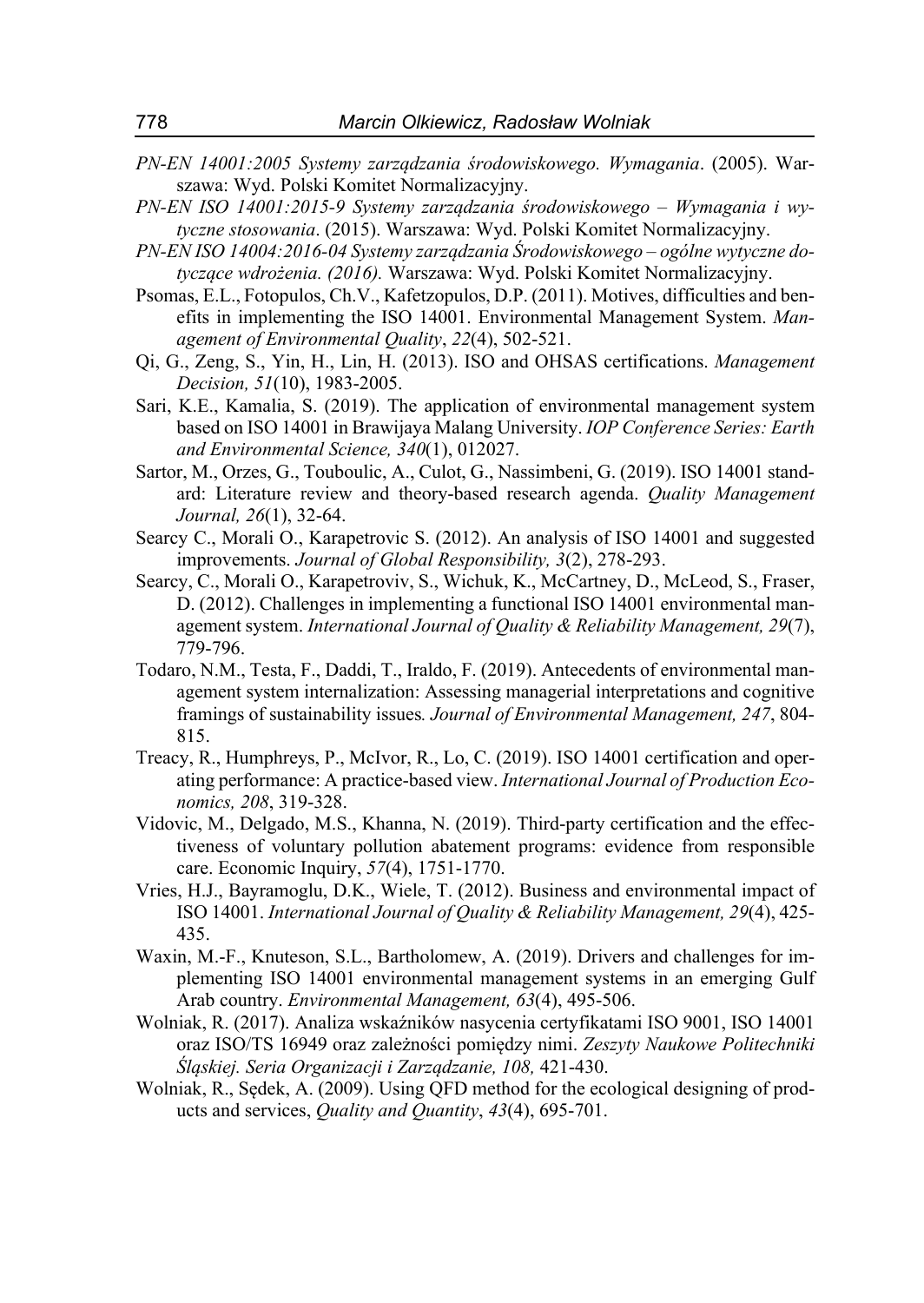- Woźniak, L., Strojny, J., Wojnicka, E. (2010). *Ekoinnowacje w praktyce funkcjonowania MŚP*, Warszawa: PARP.
- Wu, W., An, S., Wu, C.-H., Tsai, S.-B., Yang, K. (2020). An empirical study on green environmental system certification affects financing cost of high energy consumption enterprises-taking metallurgical enterprises as an example. *Journal of Cleaner Production, 244*, Article 118848.

#### **Abstract**

This publication presents a case study of responsible environmental management on the example of a Polish organization having the objective of municipal waste management. The results of the conducted analyses allow to conclude that the organization is well prepared to implement an environmental management system compliant with the requirements of ISO 14001:2015 standard. This publication presents and characterises environmental programmes which are implemented by the organization.

The purpose of this publication is to present, on the example of a selected organization, the adaptation to the implementation of the environmental management system compliant with ISO 14001:2015 standard and to analyse the benefits obtained by the organization as a result of implementing the environmental management system. The carried-out surveys suggest that pro-environmental activities undertaken by the organization will bring numerous benefits. The benefits can include, inter alia, increased customer confidence, improved image of the organization and thus an increase in the number of services provided by the company. Environmental performance indicators will be carried out for the assessment of the functioning of the implemented environmental management system. This will allow an effective identification of the areas that require improvement.

#### **Keywords:**

environmental management, ISO 14001, certification, environmental aspects, management, benefits of certification

### **Odpowiedzialne zarządzanie pro-środowiskowe w organizacji: studium przypadku**

#### **Streszczenie**

W publikacji przedstawiono analizę przypadku odpowiedzialnego zarządzania środowiskowego na przykładzie polskiej organizacji zajmującej się gospodarką odpadami komunalnymi. Wyniki przeprowadzonych analiz pozwalają na stwierdzenie, że organizacja jest dobrze przygotowana do implementacji systemu zarządzania środowiskowego zgodnego z wymaganiami ISO 14001:2015. W publikacji przedstawiono i scharakteryzowano programy środowiskowe jakie są realizowane przez organizację.

Celem niniejszej publikacji jest przedstawienie na przykładzie wybranej organizacji dostosowania do wdrożenia systemu zarządzania środowiskowego ISO 14001:2015 oraz analiza korzyści uzyskiwanych przez organizację w wyniku wdrożenia systemu zarządzania środowiskowego. Przeprowadzone badania ankietowe sugerują, że działania proekologiczne realizowane przez organizację pozwolą na uzyskanie licznych korzyści.